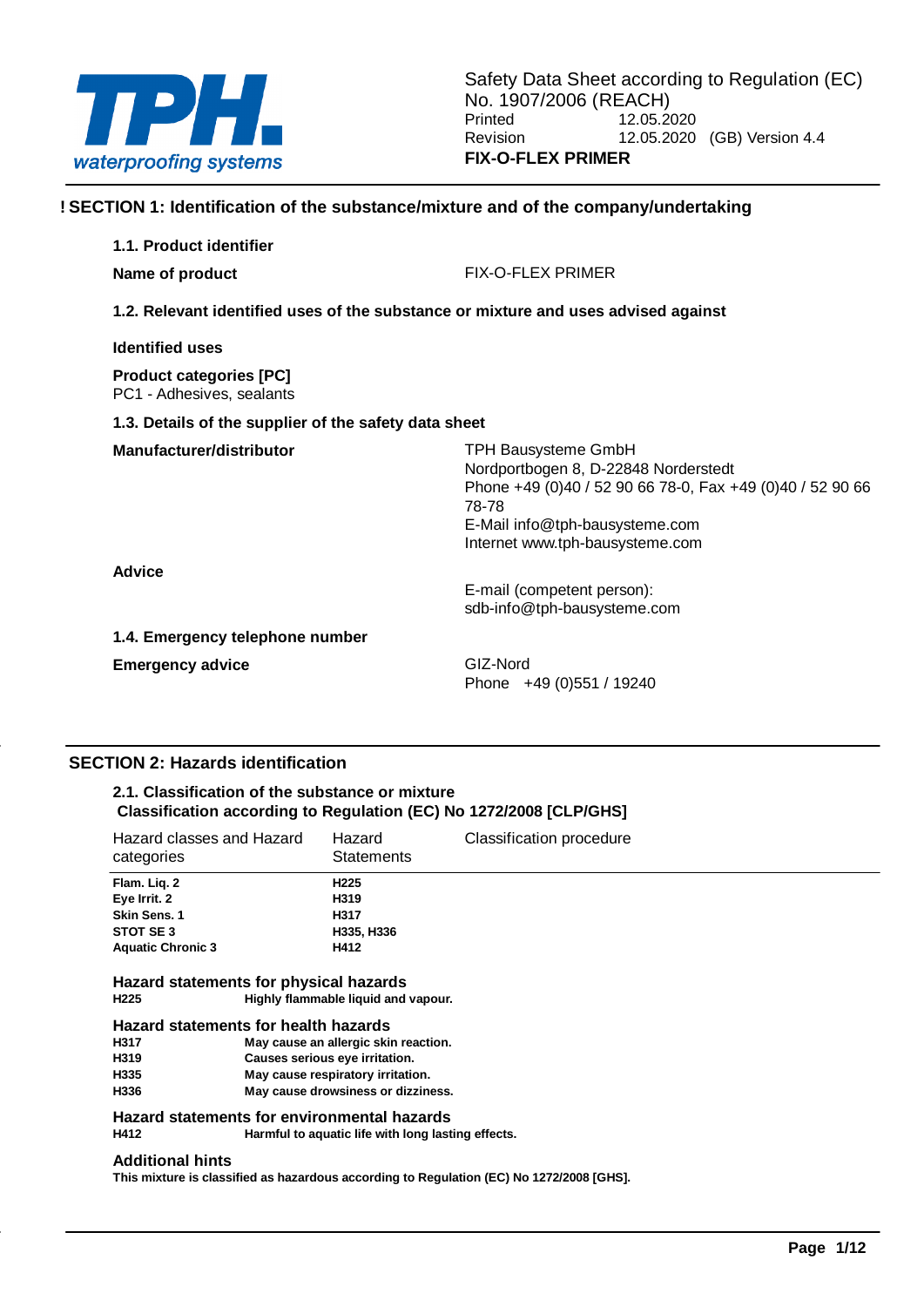

#### **2.2. Label elements**

**Labelling according to Regulation (EC) No 1272/2008 [CLP/GHS]**



**GHS02 GHS07**

**Signal word Danger**

**Hazard statements for physical hazards H225 Highly flammable liquid and vapour.**

#### **Hazard statements for health hazards**

| H317 | May cause an allergic skin reaction. |
|------|--------------------------------------|
| H319 | Causes serious eye irritation.       |
| H335 | May cause respiratory irritation.    |
| H336 | May cause drowsiness or dizziness.   |

#### **Hazard statements for environmental hazards H412 Harmful to aquatic life with long lasting effects.**

#### **Precautionary Statements**

#### **Prevention**

| P <sub>210</sub> | Keep away from heat, hot surfaces, sparks, open flames and other ignition sources.<br>No smoking. |
|------------------|---------------------------------------------------------------------------------------------------|
| P <sub>261</sub> | Avoid breathing dust/fume/gas/mist/vapours/spray.                                                 |
| P <sub>280</sub> | Wear protective gloves/protective clothing/eye protection/face protection.                        |

#### **Response**

| _______<br>$P302 + P350$ | IF ON SKIN: Gently wash with plenty of soap and water.                              |
|--------------------------|-------------------------------------------------------------------------------------|
| $P305 + P351 +$          | IF IN EYES: Rinse cautiously with water for several minutes. Remove contact lenses, |
| P338                     | if present and easy to do. Continue rinsing.                                        |

## **Storage**

P403 + P235 Store in a well-ventilated place. Keep cool.

#### **Hazardous ingredients for labeling**

1,6-hexanediyl-bis(2-(2-(1-ethylpentyl)-3-oxazolidinyl)ethyl)carbamate, 3-isocyanatomethyl-3,5,5 trimethylcyclohexyl isocyanate, ethyl-acetate, hexahydro-4-methylphthalic anhydride, Isophorondiisocyanate homopolymer, Solvent naphtha, aromatic (hydrocarbon-mixture, group 3)

#### **Supplemental Hazard information (EU)**

#### **Health properties**

Repeated exposure may cause skin dryness or cracking.

## **Special rules for supplemental label elements for certain mixtures**

Contains isocyanates. May produce an allergic reaction.

## **2.3. Other hazards**

## **Information pertaining to special dangers for human and environment**

Explosive when mixed with oxidizing substances.

Small amounts of methanol (CAS 67-56-1) are formed by hydrolysis and released upon curing.

#### **Results of PBT and vPvB assessment**

The substances in the mixture do not meet the PBT/vPvB criteria according to REACH, annex XIII.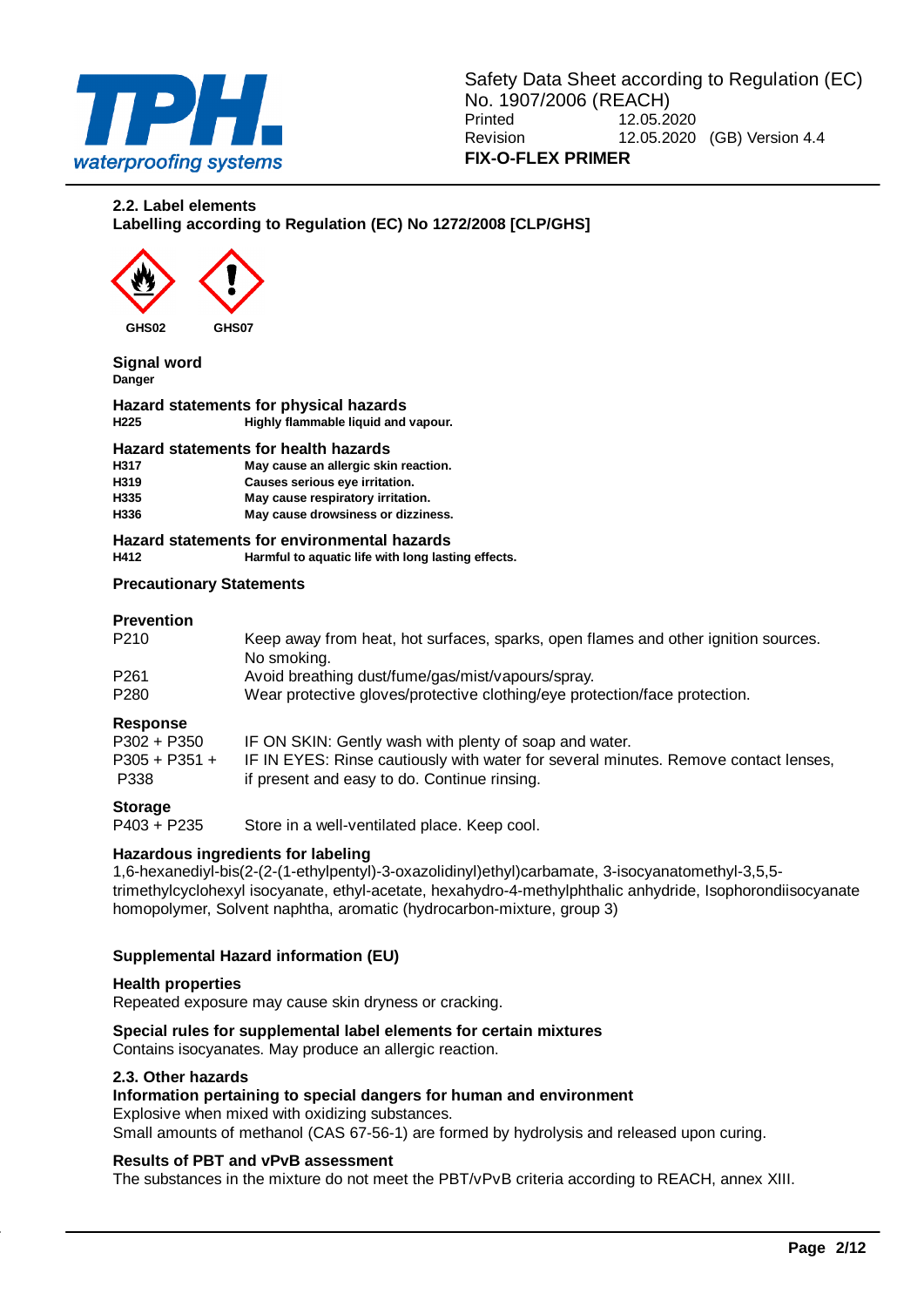

**H317 / Aquatic Chronic 2, H411**

## **SECTION 3: Composition/ information on ingredients**

## **3.1. Substances**

not applicable

#### **3.2. Mixtures**

**Description** PU-Primer

#### **Hazardous ingredients**

| <b>CAS No</b> | <b>EC No</b> | <b>Name</b>                                                                | Г%<br>weight] | <b>Classification according to</b><br><b>Regulation (EC) No 1272/2008 [CLP/</b><br><b>GHSI</b>                                            |
|---------------|--------------|----------------------------------------------------------------------------|---------------|-------------------------------------------------------------------------------------------------------------------------------------------|
| 53880-05-0    | 931-312-3    | Isophorondiisocyanate homopolymer                                          | $20 - 25$     | Skin Sens. 1, H317 / STOT SE 3, H335                                                                                                      |
| 64742-95-6    | 265-199-0    | Solvent naphtha, aromatic (hydrocarbon-<br>mixture, group 3)               | 5 < 10        | Flam. Lig. 2, H225 / Asp. Tox. 1, H304 /<br>STOT SE 3, H335 H336 / Aquatic<br>Chronic 2, H411                                             |
| 141-78-6      | 205-500-4    | ethyl-acetate                                                              | 40 < 80       | Flam. Lig. 2, H225 / Eye Irrit. 2, H319 /<br><b>STOT SE 3, H336</b>                                                                       |
| 140921-24-0   | 411-700-4    | 1,6-hexanediyl-bis(2-(2-(1-ethylpentyl)-3-<br>oxazolidinyl)ethyl)carbamate | 10 < 20       | <b>Skin Sens. 1, H317</b>                                                                                                                 |
| 19438-60-9    | 243-072-0    | hexahydro-4-methylphthalic anhydride                                       | 0.1 < 1       | Eye Dam. 1, H318 / Resp. Sens. 1,<br>H334 / Skin Sens. 1, H317                                                                            |
| 540-84-1      | 208-759-1    | 2,2,4-trimethylpentane                                                     | 0,1 < 1       | Flam. Liq. 2, H225 / Asp. Tox. 1, H304 /<br>Skin Irrit. 2, H315 / STOT SE 3, H336 /<br>Aquatic Acute 1, H400 / Aquatic<br>Chronic 1, H410 |
| 4098-71-9     | 223-861-6    | 3-isocyanatomethyl-3,5,5-<br>trimethylcyclohexyl isocyanate                | 0.1 < 1       | Acute Tox. 3, H331 / Eye Irrit. 2, H319 /<br>STOT SE 3, H335 / Skin Irrit. 2, H315 /<br>Resp. Sens. 1. H334 / Skin Sens. 1.               |

#### **REACH**

| <b>CAS No</b> | <b>Name</b>                                                            | <b>REACH registration number</b> |
|---------------|------------------------------------------------------------------------|----------------------------------|
| 53880-05-0    | Isophorondiisocyanate homopolymer                                      | 01-2119488734-24                 |
| 64742-95-6    | Solvent naphtha, aromatic (hydrocarbon-mixture, group 3)               | 01-2119486773-24-xxxx            |
| 141-78-6      | ethyl-acetate                                                          | 01-2119475103-46-xxxx            |
| 140921-24-0   | 1,6-hexanediyl-bis(2-(2-(1-ethylpentyl)-3-oxazolidinyl)ethyl)carbamate | 01-0000015906-63-xxxx            |
| 19438-60-9    | hexahydro-4-methylphthalic anhydride                                   | 01-2119510879-29-xxxx            |
| 540-84-1      | 2,2,4-trimethylpentane                                                 | 01-2119457965-22-xxxx            |
| 4098-71-9     | 3-isocyanatomethyl-3,5,5-trimethylcyclohexyl isocyanate                | 01-2119490408-31-xxxx            |

#### **Additional advice**

This product contains one or more substances of very high concern (SVHC) from the candidate list (Regulation (EC) No. 1907/2006 (REACH), Article 59).

## **! SECTION 4: First aid measures**

## **4.1. Description of first aid measures**

## **General information**

Remove contaminated soaked clothing immediately. Take affected person into fresh air.

## **In case of inhalation**

Ensure of fresh air. In the event of symptoms refer for medical treatment.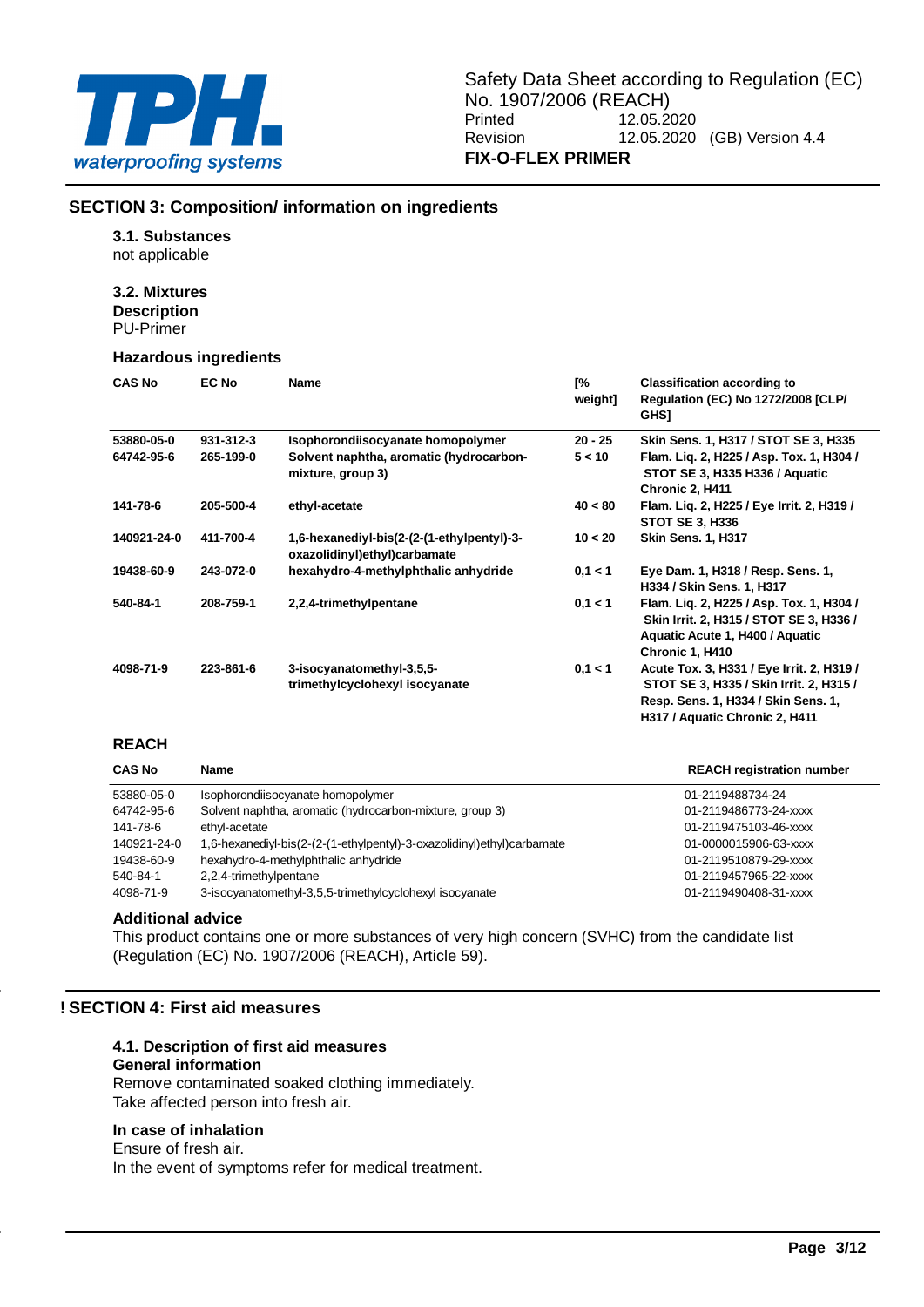

! **In case of skin contact** In case of contact with skin wash off with soap and water.

## **In case of eye contact**

In case of contact with eyes rinse thoroughly with water. Refer to medical treatment.

## **In case of ingestion**

Call for a doctor immediately.

**4.2. Most important symptoms and effects, both acute and delayed** No information available.

**4.3. Indication of any immediate medical attention and special treatment needed** No information available.

## **SECTION 5: Firefighting measures**

## **5.1. Extinguishing media**

**Suitable extinguishing media** Alcohol-resistant foam Dry powder Carbon dioxide Water spray jet

**Unsuitable extinguishing media**

Full water jet

## **5.2. Special hazards arising from the substance or mixture**

In case of fire formation of harmful smoulder gas that may explode in air.

## **5.3. Advice for firefighters**

## **Special protective equipment for fire-fighters**

Use breathing apparatus with independent air supply. Wear full protective clothing.

#### **Additional information**

Fire residues and contaminated firefighting water must be disposed of in accordance with the local regulations.

## **SECTION 6: Accidental release measures**

## **6.1. Personal precautions, protective equipment and emergency procedures**

## **For non-emergency personnel**

Ensure adequate ventilation. Keep people away and stay on the upwind side. Keep away sources of ignition.

## **6.2. Environmental precautions**

Do not discharge into the drains or bodies of water.. Do not discharge into the subsoil/soil.

## **6.3. Methods and material for containment and cleaning up**

Take up with absorbent material (e.g. sand, kieselguhr, acid binder, general-purpose binder, sawdust). After taking up the material dispose according to regulation.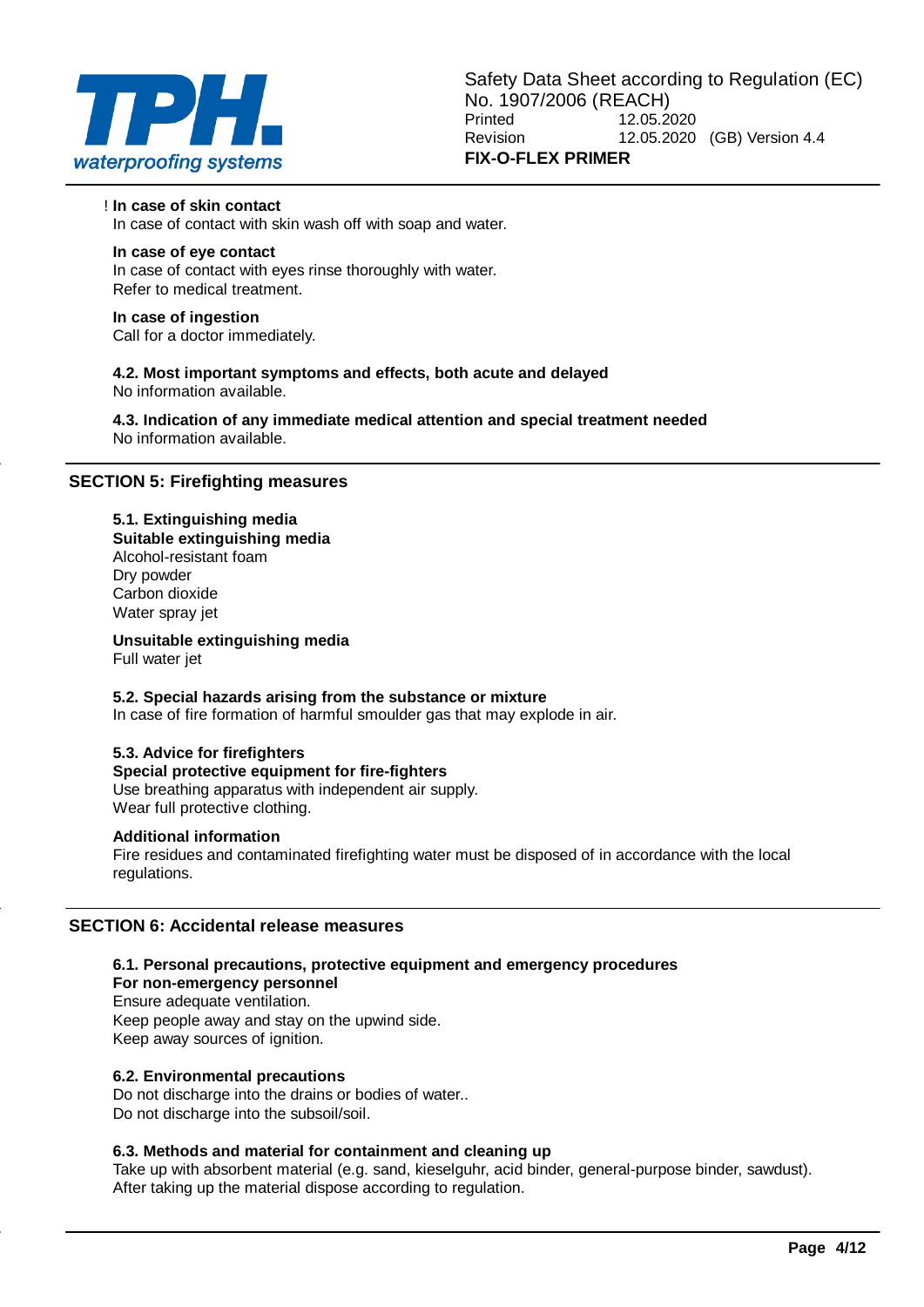

#### **Additional Information**

Informations for disposal see chapter 13.

## **6.4. Reference to other sections**

No information available.

## **SECTION 7: Handling and storage**

#### **7.1. Precautions for safe handling**

#### **Advice on safe handling**

Care for thoroughly room ventilation, if necessary use in well ventilated area with local exhaust ventilation at workplace.

#### **General protective measures**

Do not inhale vapours.

#### **Hygiene measures**

At work do not eat, drink and smoke. Remove soiled or soaked clothing immediately. Keep separated from food and feed. Wash hands before breaks and after work.

### **Advice on protection against fire and explosion**

Keep away from sources of ignition - No smoking Take precautionary measures against static discharges.

## **7.2. Conditions for safe storage, including any incompatibilities Advice on storage compatibility**

Do not store together with food.

#### **Further information on storage conditions** Keep container tightly closed and store at cool and aired place.

**Storage group** 3

## **7.3. Specific end use(s)**

No information available.

## **SECTION 8: Exposure controls/personal protection**

#### **8.1. Control parameters**

#### **8.2. Exposure controls**

#### **Respiratory protection**

In case of insufficient ventilation or long-term effect use breathing apparatus. Short term: filter apparatus, combination filter A-P2

## **Hand protection**

Rubber gloves Synthetic rubber gloves PVC gloves Neoprene gloves

**Eye protection** tightly fitting goggles

**Other protection measures** protective clothing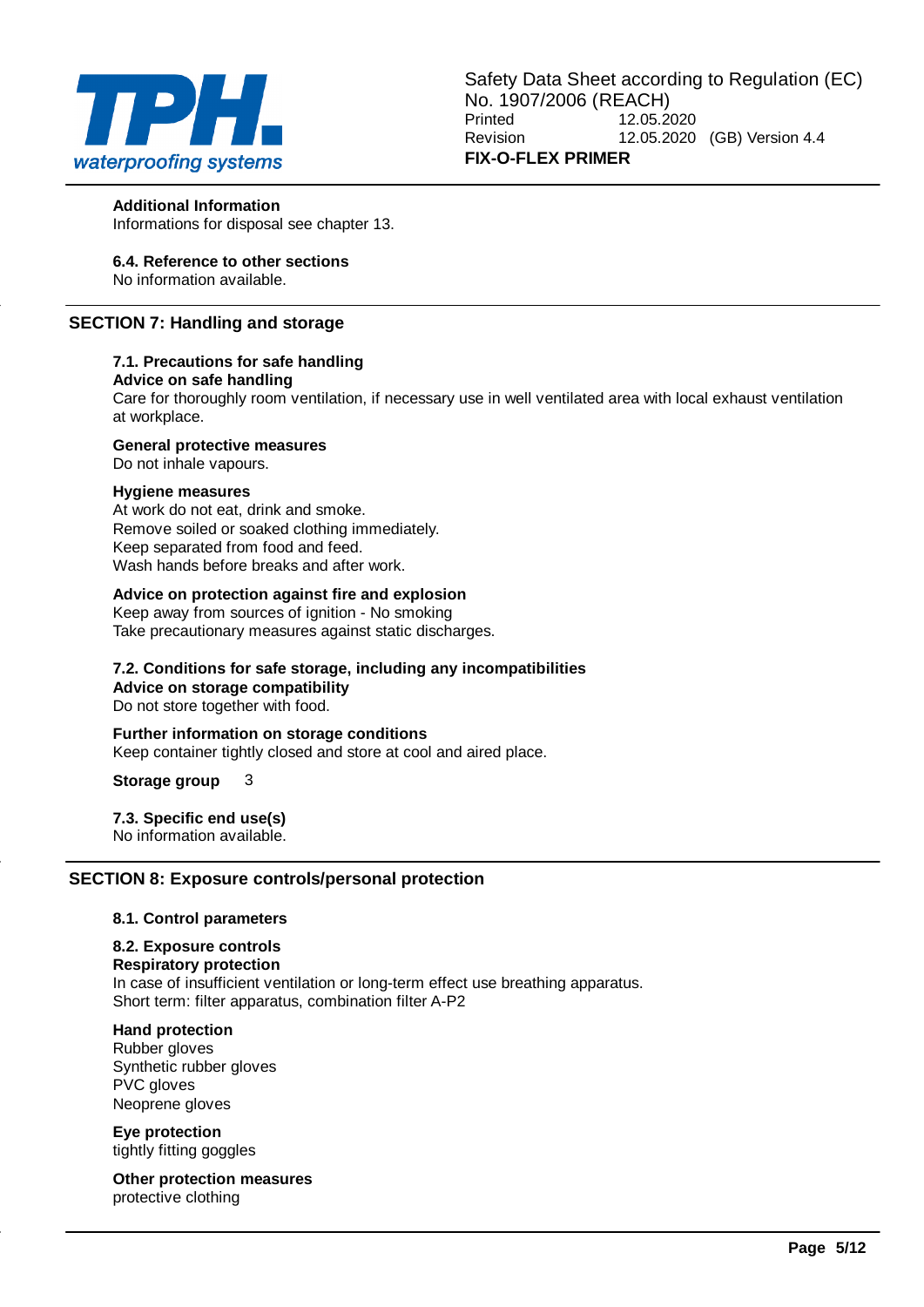

## **SECTION 9: Physical and chemical properties**

| 9.1. Information on basic physical and chemical properties |       |                        |    |                       |        |
|------------------------------------------------------------|-------|------------------------|----|-----------------------|--------|
| Appearance<br>liquid                                       |       | <b>Colour</b><br>clear |    | Odour<br>solvent-like |        |
| Odour threshold<br>not determined                          |       |                        |    |                       |        |
| Important health, safety and environmental information     |       |                        |    |                       |        |
|                                                            | Value | Temperature            | at | Method                | Remark |

| pH value                            | not applicable                  |       |                      |                   |  |
|-------------------------------------|---------------------------------|-------|----------------------|-------------------|--|
|                                     |                                 |       |                      |                   |  |
| <b>Acid number</b>                  | not applicable                  |       |                      |                   |  |
| boiling point                       | ca. 76 °C                       |       |                      |                   |  |
| melting point                       | not applicable                  |       |                      |                   |  |
| <b>Flash point</b>                  | ca. -4 °C                       |       |                      |                   |  |
| Vapourisation rate                  | No data<br>available            |       |                      |                   |  |
| Flammable (solid)                   | not applicable                  |       |                      |                   |  |
| <b>Flammability (gas)</b>           | not applicable                  |       |                      |                   |  |
| Ignition temperature                | not determined                  |       |                      |                   |  |
| <b>Self ignition</b><br>temperature | No<br>information<br>available. |       |                      |                   |  |
| Lower explosion limit               | No data<br>available            |       |                      |                   |  |
| <b>Upper explosion limit</b>        | No data<br>available            |       |                      |                   |  |
| Vapour pressure                     | 1100 hPa                        | 50 °C |                      |                   |  |
| <b>Relative density</b>             | ca. 1 g/cm3                     | 23 °C |                      | DIN EN ISO 2811-1 |  |
| <b>Bulk density</b>                 | not applicable                  |       |                      |                   |  |
| <b>Vapour density</b>               | No data<br>available            |       |                      |                   |  |
| Solubility in water                 | No data<br>available            |       |                      |                   |  |
| Solubility/other                    |                                 |       | No data<br>available |                   |  |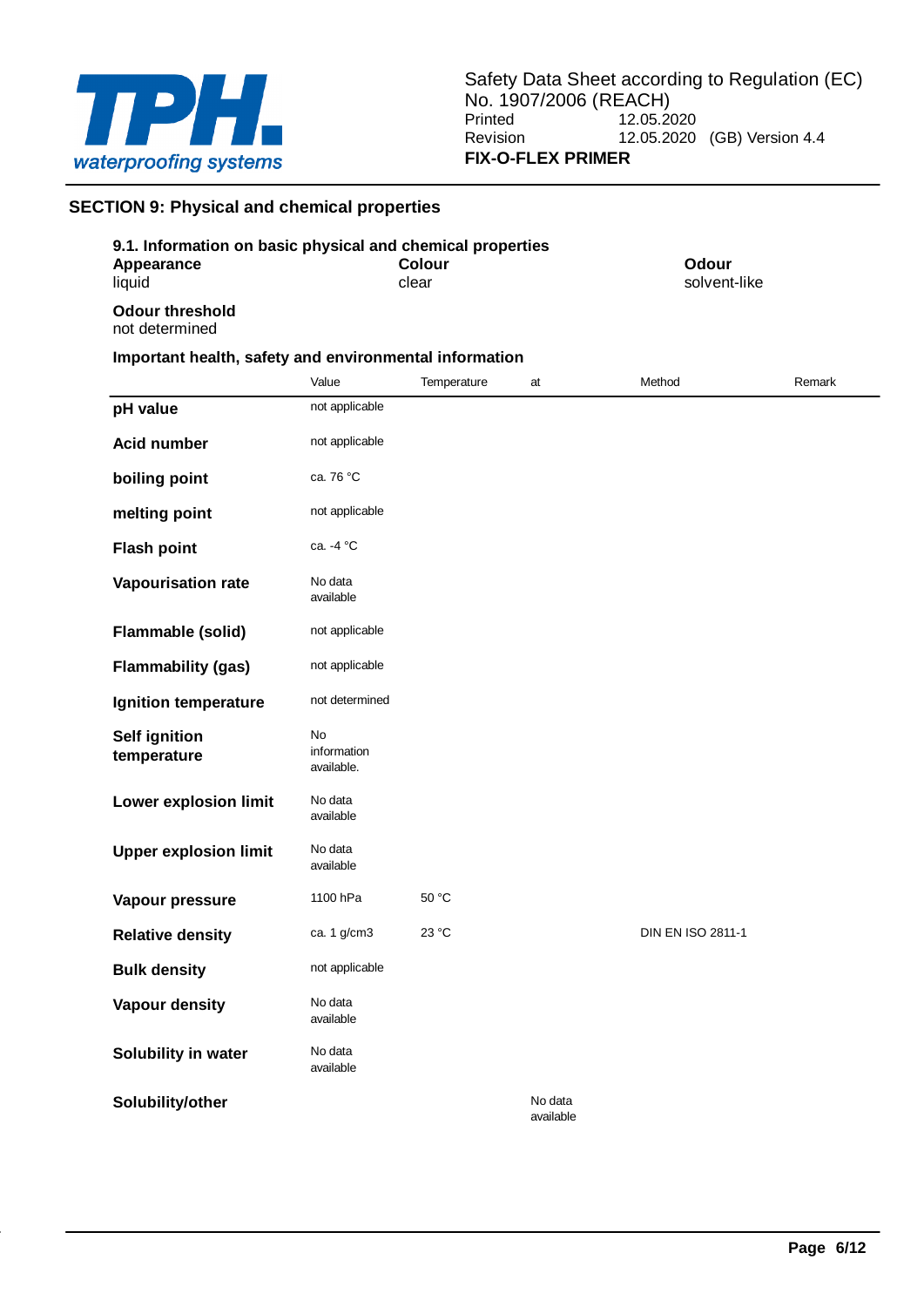

Safety Data Sheet according to Regulation (EC) No. 1907/2006 (REACH)<br>Printed 12.05.2 12.05.2020 Revision 12.05.2020 (GB) Version 4.4 **FIX-O-FLEX PRIMER**

|                                                         | Value                           | Temperature | at | Method                 | Remark |
|---------------------------------------------------------|---------------------------------|-------------|----|------------------------|--------|
| Partition coefficient n-<br>octanol/water (log P<br>O/W | No data<br>available            |             |    |                        |        |
| Decomposition<br>temperature                            | No<br>information<br>available. |             |    |                        |        |
| <b>Viscosity dynamic</b>                                | ca. 20 mPa*s                    | 23 °C       |    | <b>DIN EN ISO 2555</b> |        |
| <b>Viscosity kinematic</b>                              | $< 20$ mm $2/s$                 | 40 °C       |    |                        |        |
| <b>Solvent separation test</b>                          | No data<br>available            |             |    |                        |        |
| <b>Solvent content</b>                                  | No data<br>available            |             |    |                        |        |
| <b>Water content</b>                                    | No data<br>available            |             |    |                        |        |
| <b>Solids content</b>                                   | No<br>information<br>available. |             |    |                        |        |
| <b>Combustion value</b>                                 | No data available               |             |    |                        |        |
| <b>Oxidising properties</b><br>no                       |                                 |             |    |                        |        |
| <b>Explosive properties</b><br>No data available        |                                 |             |    |                        |        |
| 9.2. Other information<br>flammable liqiud              |                                 |             |    |                        |        |

## **SECTION 10: Stability and reactivity**

**10.1. Reactivity** No information available.

#### **10.2. Chemical stability** No information available.

#### **10.3. Possibility of hazardous reactions** No information available.

**10.4. Conditions to avoid** None, if handled according to order.

## **10.5. Incompatible materials**

**Substances to avoid** No hazardous reactions known.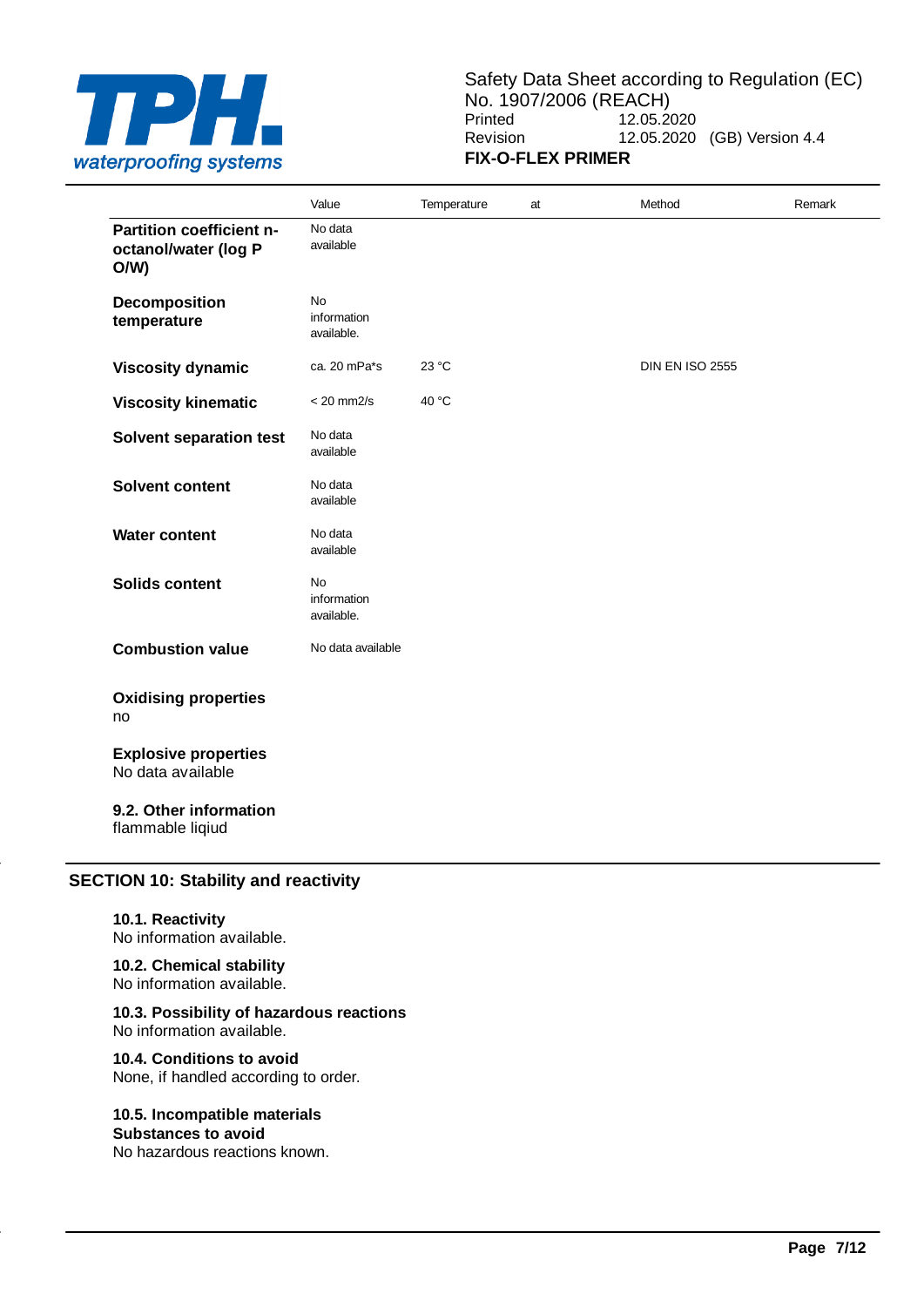

## **10.6. Hazardous decomposition products**

No hazardous decomposition products known.

## **Thermal decomposition**

Remark No decomposition if used as directed.

## **SECTION 11: Toxicological information**

## **11.1. Information on toxicological effects**

#### **Acute toxicity/Irritation/Sensitization**

|                                               | Value/Validation  | Species | Method | Remark |
|-----------------------------------------------|-------------------|---------|--------|--------|
| LD50 acute oral                               | No data available |         |        |        |
| LD50 acute<br>dermal                          | 15803,2 mg/kg     |         |        |        |
| LC50 acute<br>inhalation                      | 27,85 mg/l ()     |         |        |        |
| <b>Skin irritation</b>                        | irritant          |         |        |        |
| <b>Eye irritation</b>                         | irritant          |         |        |        |
| <b>Skin sensitization</b>                     | sensitizing       |         |        |        |
| <b>Sensitization</b><br>respiratory<br>system | sensitizing       |         |        |        |

## **Subacute Toxicity - Carcinogenicity**

|                                         | Value             | Species | Method | Validation |
|-----------------------------------------|-------------------|---------|--------|------------|
| <b>Subacute</b><br><b>Toxicity</b>      | No data available |         |        |            |
| <b>Subchronic</b><br><b>Toxicity</b>    | No data available |         |        |            |
| <b>Chronic Toxicity</b>                 | No data available |         |        |            |
| <b>Mutagenicity</b>                     | No data available |         |        |            |
| <b>Reproduction-</b><br><b>Toxicity</b> | No data available |         |        |            |
| Carcinogenicity                         | No data available |         |        |            |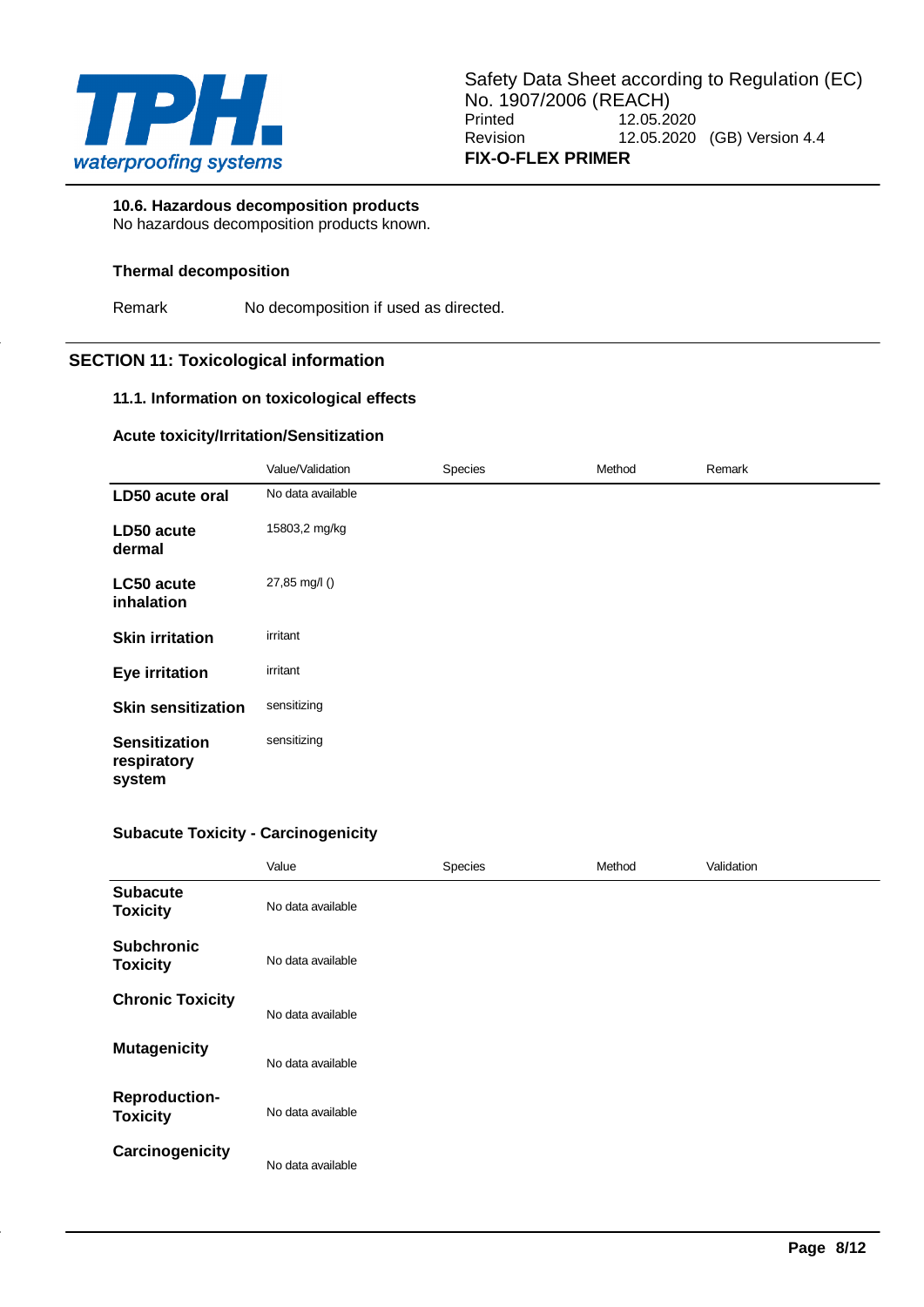

**Specific target organ toxicity (single exposure)** No data available

#### **Specific target organ toxicity (repeated exposure)** No data available

#### **Aspiration hazard** No data available

#### **Toxicity test (Additional information)** no

#### **Experiences made from practice** Irritates mucous membranes.

Irritates eyes and skin.

## **Additional information**

No toxical dates available.

## **SECTION 12: Ecological information**

## **12.1. Toxicity**

| <b>Ecotoxicological effects</b> | Value             | Species | Method | Validation |
|---------------------------------|-------------------|---------|--------|------------|
| <b>Fish</b>                     | No data available |         |        |            |
| Daphnia                         | No data available |         |        |            |
| Algae                           | No data available |         |        |            |
| <b>Bacteria</b>                 | No data available |         |        |            |

#### **12.2. Persistence and degradability**

|                                                             | Elimination rate  | Method of analysis | Method | Validation |
|-------------------------------------------------------------|-------------------|--------------------|--------|------------|
| <b>Physico-</b><br>chemical<br>degradability                | No data available |                    |        |            |
| <b>Biological</b><br>degradability                          | No data available |                    |        |            |
| Degradability                                               | No data available |                    |        |            |
| <b>Biological</b><br>eliminability                          | No data available |                    |        |            |
| Degradability<br>according to<br><b>WRMG</b>                | No data available |                    |        |            |
| 12.3. Bioaccumulative potential<br>No information available |                   |                    |        |            |

## No information available.

## **12.4. Mobility in soil**

No information available.

#### **12.5. Results of PBT and vPvB assessment**

The substances in the mixture do not meet the PBT/vPvB criteria according to REACH, annex XIII.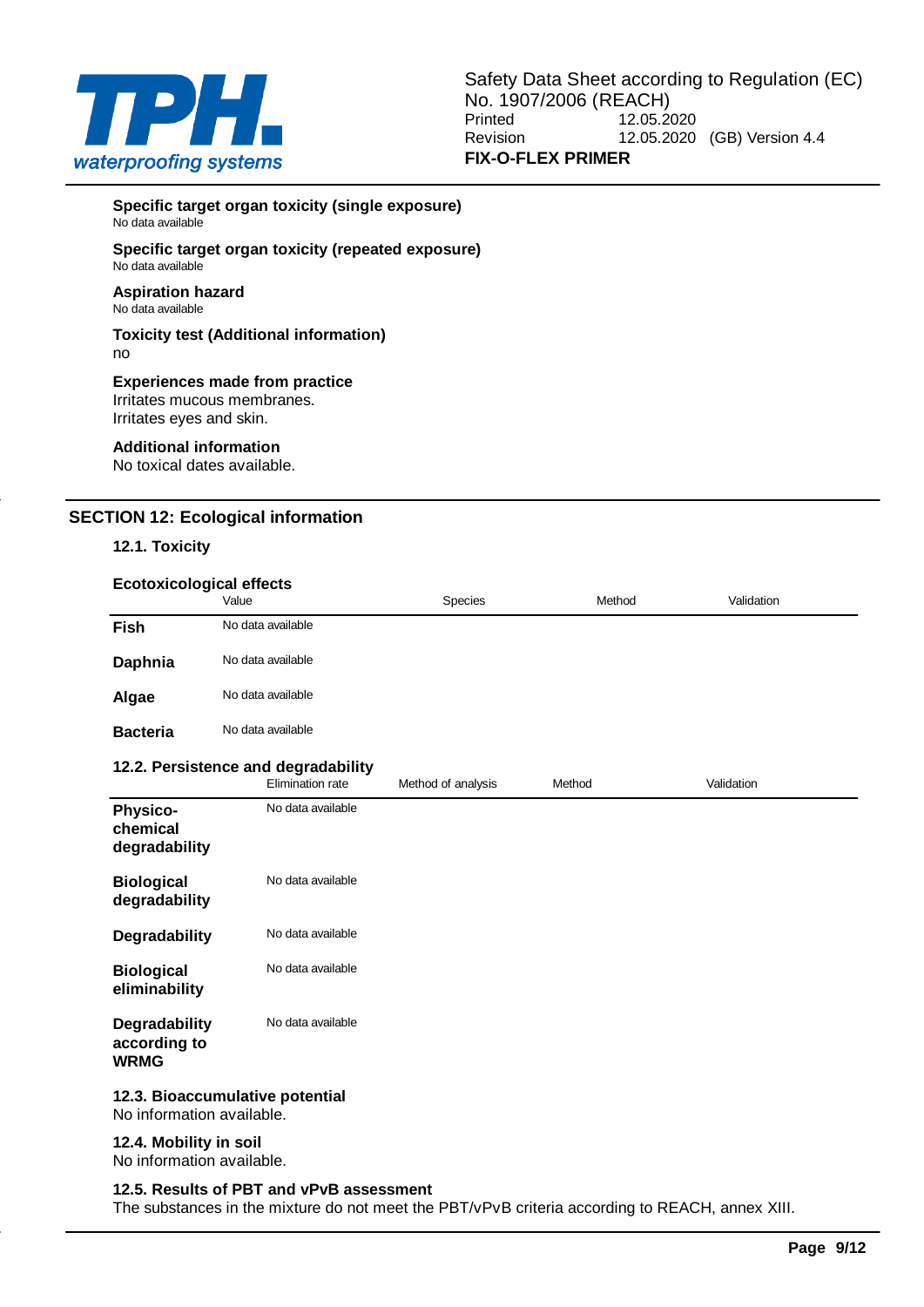

**12.6. Other adverse effects** No data available

**Behaviour in sewage plant** No data available

| Respiration inhibition of activated sluge |                   |        |        |  |
|-------------------------------------------|-------------------|--------|--------|--|
|                                           | Value             | Method | Remark |  |
| <b>EC 50</b>                              | No data available |        |        |  |
| Additional ecological information         |                   |        |        |  |
|                                           | Value             | Method | Remark |  |
| OC                                        | No data available |        |        |  |
| <b>COD</b>                                | No data available |        |        |  |
| <b>BOD</b>                                | No data available |        |        |  |
| <b>AOX</b>                                | No data available |        |        |  |

#### **Contains following heavy metals and compounds of the 76/464/EWG** No data available

## **General regulation**

Product is not allowed to be discharged into aquatic environment, drains or sewage treatment plants.

## **SECTION 13: Disposal considerations**

| 13.1. Waste treatment methods |                                                                                           |
|-------------------------------|-------------------------------------------------------------------------------------------|
| Waste code No.                | Name of waste                                                                             |
| $080409*$                     | waste adhesives and sealants containing organic solvents or other<br>hazardous substances |

Wastes marked with an asterisk are considered to be hazardous waste pursuant to Directive 2008/98/EC on hazardous waste.

## **Recommendations for the product**

In accordance with regulations for special waste, must be taken to a special waste disposal.

## **Recommendations for packaging**

Contaminated packaging should be emptied as far as possible and after appropriate cleansing may be taken fot reuse.

Packaging that cannot be cleaned should be disposed of like the product.

## **SECTION 14: Transport information**

|                 | <b>ADR/RID</b> | <b>IMDG</b> | <b>IATA-DGR</b> |
|-----------------|----------------|-------------|-----------------|
| 14.1. UN number | 1993           | 1993        | 1993            |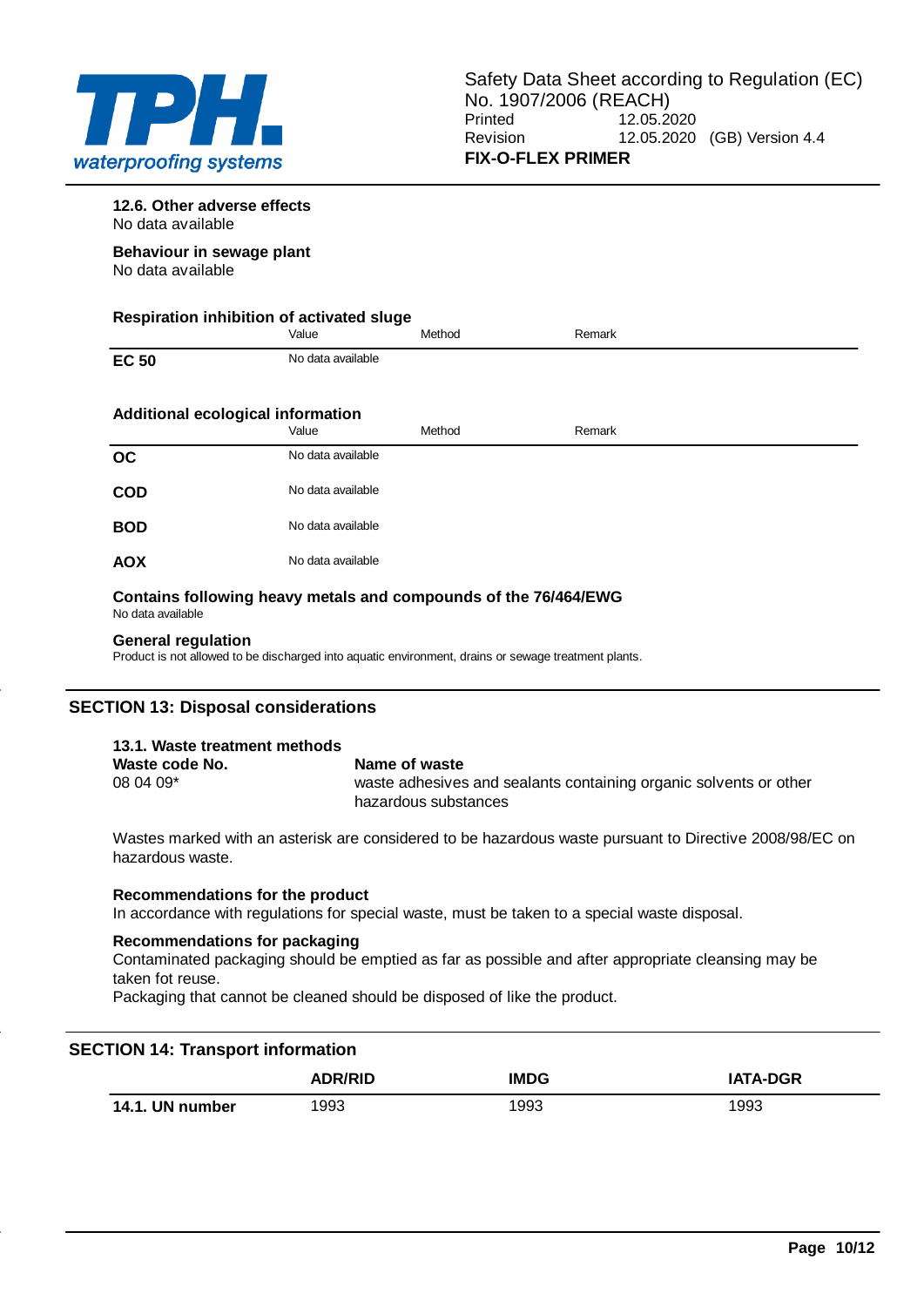

|                                     | <b>ADR/RID</b>                              | <b>IMDG</b>                                  | <b>IATA-DGR</b>                              |
|-------------------------------------|---------------------------------------------|----------------------------------------------|----------------------------------------------|
| 14.2. UN proper shipping<br>name    | FLAMMABLE LIQUID,<br>N.O.S. (ethyl-acetate) | FLAMMABLE LIQUID, N.O.<br>S. (ethyl-acetate) | Flammable liquid, n.<br>o.s. (ethyl-acetate) |
| 14.3. Transport hazard<br>class(es) | 3                                           | 3                                            | 3                                            |
| 14.4. Packing group                 | Ш                                           | Ш                                            | Ш                                            |
| 14.5. Environmental<br>hazards      | No                                          | No.                                          | No                                           |

**14.6. Special precautions for user** No information available.

**14.7. Transport in bulk according to Annex II of MARPOL 73/78 and the IBC Code** No information available.

**Land and inland navigation transport ADR/RID** Hazard label(s) 3 tunnel restriction code D/E Special provisions 640D Classification code F1

## **SECTION 15: Regulatory information**

**15.1. Safety, health and environmental regulations/legislation specific for the substance or mixture**

| VOC standard |                     |
|--------------|---------------------|
| VOC value    | $\epsilon = 64$ g/L |

**National regulations**

**Restriction of occupation**

Observe employment restrictions for mothers-to-be and nursing mothers.

**Other regulations, restrictions and prohibition regulations** ZH 1/75.1 "Regulations of inflammable liquids" ZH 1/319 "Data Sheet: Solvents (M 017)"

**Water hazard class** 2 Mixture-WGK

**Technical instruction air Class I** Anteil < 1 %

**15.2. Chemical Safety Assessment** No information available.